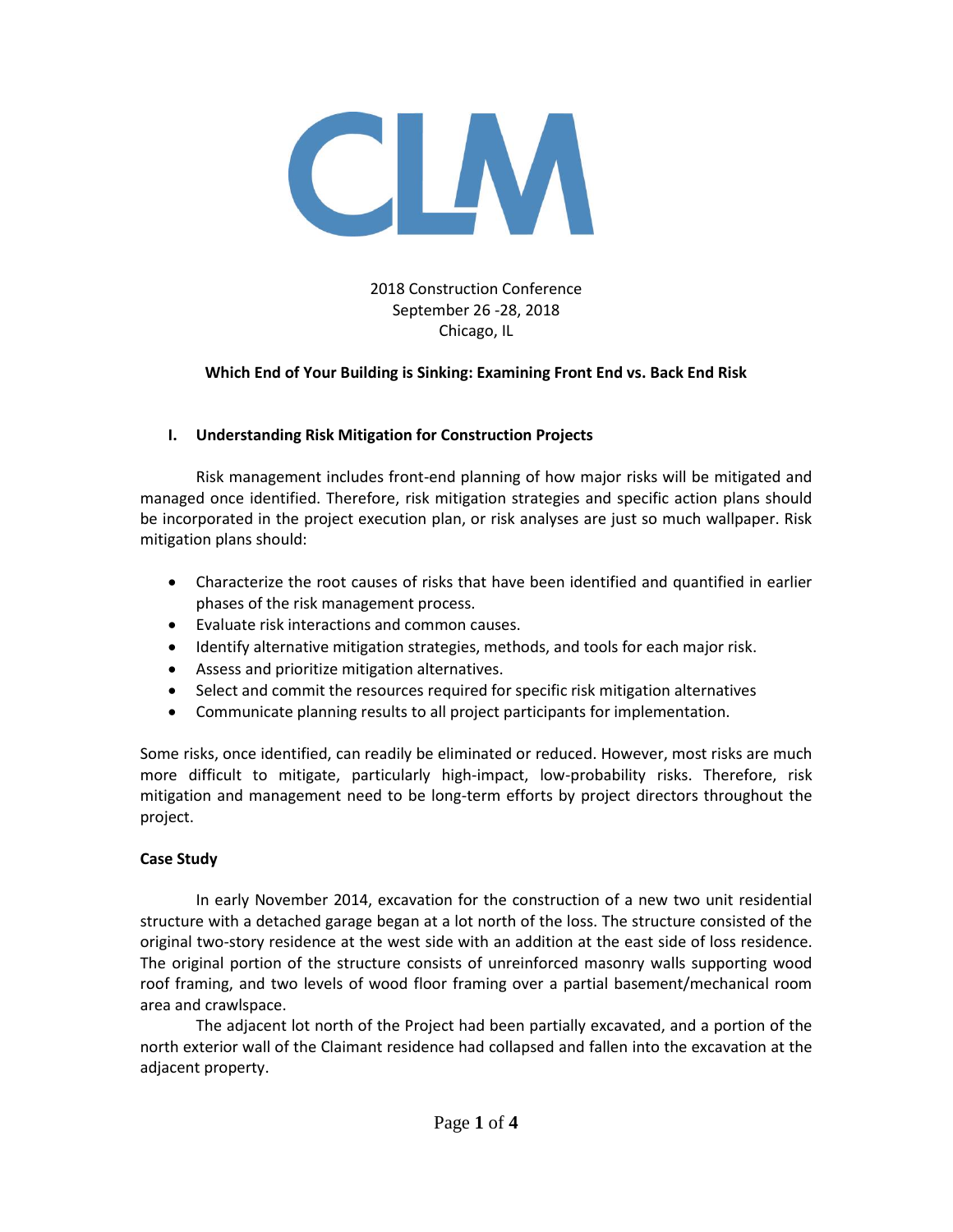The portion of the structure that had collapsed was the majority of the unreinforced masonry exterior wall at the two-story portion of the residence closest to the north property line. The soil supporting the exterior masonry wall collapsed into the excavation at the adjacent property resulting in a loss of vertical support for the north exterior wall of the Project causing this wall to collapse and rotate into the excavation at the adjacent lot, mostly intact. The structure was a total loss considering the technical challenges associated with any repairs combined with the costs of such repairs, which are likely to exceed the value of the residence. This is due to numerous factors including the age of the structure, the existing structural systems, and the condition of the soils below the existing structure.

The as-built shoring plan at the adjacent construction consisted of 20 shoring piles (10 adjacent to both the north and south property lines) installed prior to the start of excavation.

The original geotechnical engineer specified that shoring piles should be 10-inch diameter piers spaced at 3 feet

on-center with an embedment depth equal to the depth of the excavation. On the first shoring plan, the engineer provided a schematic plan view of the lot with 25 piers along the north and south property lines (50 piers total.) Only half that number were actually installed at the project, resulting a catastrophic collapse of the adjacent structure when the vertical support for the structure failed.

#### **Claimants Standpoint**

Understanding claimants position on a loss of this type is important to consider when approaching a potential loss situation. Coordination with adjacent landowners during construction process can help minimize potential risks and communication with those same adjacent landowner's post loss is also vital to the adjustment process. It is possible to come to a negotiated repair protocol once a loss has occurred and maintaining perspective on a claimant's motivations is a vital component of that negotiation process.

# **Adjusters Standpoint**

The adjuster in these scenarios is in a difficult situation because they are coordinating and managing a variety of demands and expectations. The adjuster needs to remain cognizant of their insureds coverages at the same time evaluating for the carrier the extent of coverage available in addition the adjuster needs to be aware of when it is appropriate and useful to engage attorney services and forensic consultant services at the same time they need to also be aware of the expenses accumulating with respect to a potential claim**.** 

# **Lawyers Standpoint**

When a loss event occurs it's important to proactively analyze risks and determine resolution strategies. Ways to do that include gathering necessary project documentation, immediately identifying and interviewing relevant witnesses, and coordinating closely with the client. Client coordination in especially important in adjacent structure losses because those losses typically involve active business that are being immediately impacted by a loss.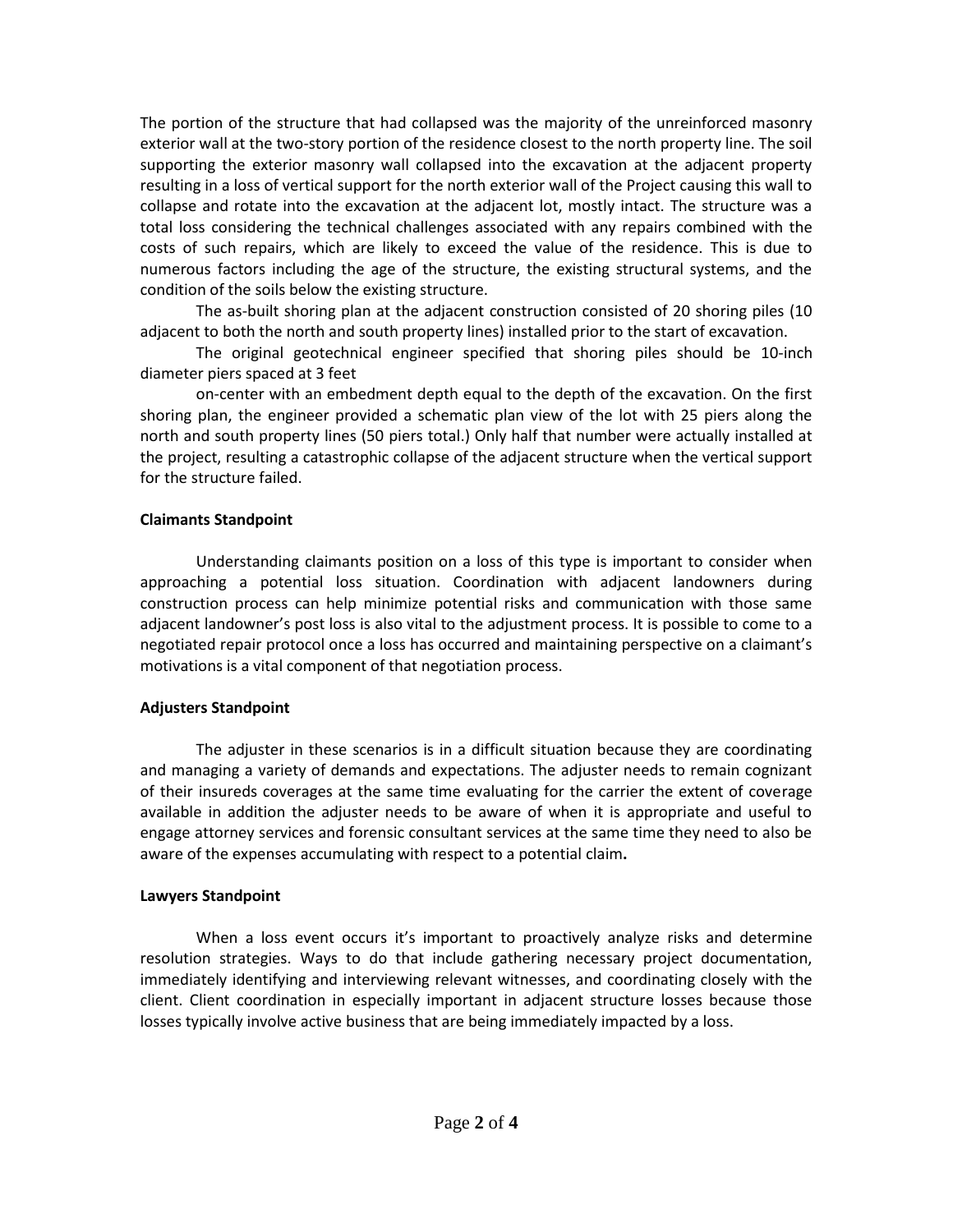#### **II. Mitigating Risks**

# **Construction Documentation**

Construction projects involve coordination among multiple team members, including the owner, contractor, architect and stakeholders, as well as compliance with a host of laws, codes and regulations. Even in a small construction project, financial and reputational risks need to be accounted for and addressed proactively.

To mitigate these risks, one must be able to recognize, anticipate, evaluate and manage potential problems. If risks are not identified and addressed early, the project team could become disjointed and, consequently, less efficient. Team members may start pointing fingers, or lawsuits and litigation could develop that ruin relationships and reputations while significantly derailing projects.

Documentation plays a major role in how project management teams evaluate and mitigate risk. Project managers use program controls to create, administer and manage reporting of documents and systems. This reporting process helps support a continuous improvement mindset by documenting mistakes, so the team can avoid them in the future.

### **Causation (Pining, Shoring, Dewatering)**

Proactive use of a forensic consultant in lateral support losses is vital. It is important to consider causes issued at the very first notice of a loss not only to appropriately evaluate a claim for coverage but also to preserve segregation potential.

## **Temporary Repairs vs. Permanent Repairs**

What a company must do to prevent further loss vs. fixing a permanent repair. Claims adjusters need to be careful with respect to betterments with repairs, claimants will often seek more extensive repair than is necessary to resolve the issue to seek to better their property than return to a pre-loss condition.

# **Elements of Coverages (Business Interruption)**

Builder's risk insurance can be defined as coverage that protects a person's or organization's insurable interest in materials, fixtures and/or equipment being used in the construction or renovation of a building or structure should those items sustain physical loss or damage from a covered cause.

The term "builder" is misleading because insureds can include not only the contractor(s) performing the work, but the ultimate owner, lending institution and others. Suppliers of materials, although having an insurable interest in the property being used in the construction, are not normally candidates for builder's risk insurance.